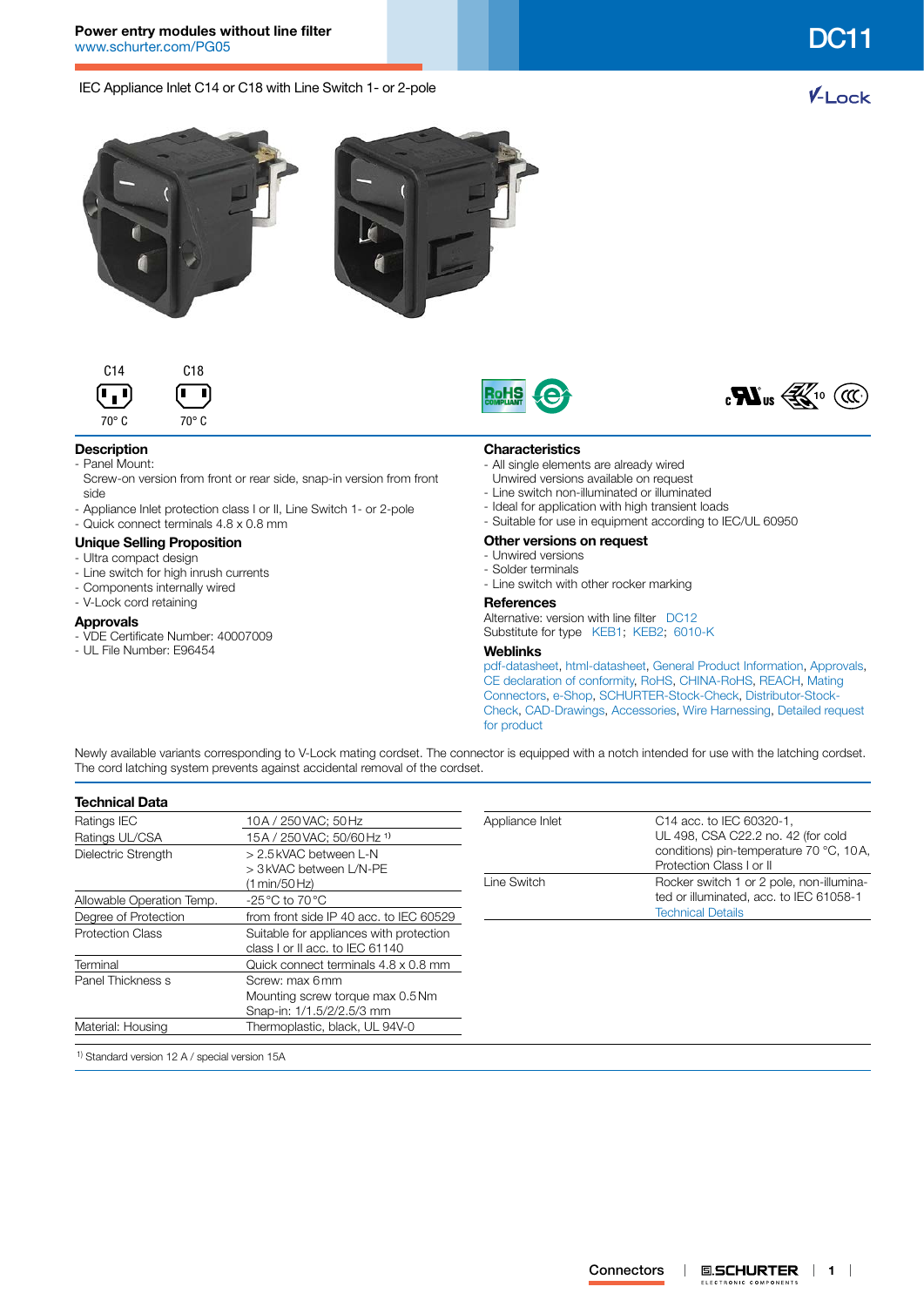1)

2)

## **Dimensions**

Screw-on mounting



1) 1-pol non-illuminated

2) 2-pol illuminated, 2-pol non-illuminated

Snap-in mounting



27.6 ±0.10

±0.10 36









1) 1-pol non-illuminated

2) 2-pol illuminated, 2-pol non-illuminated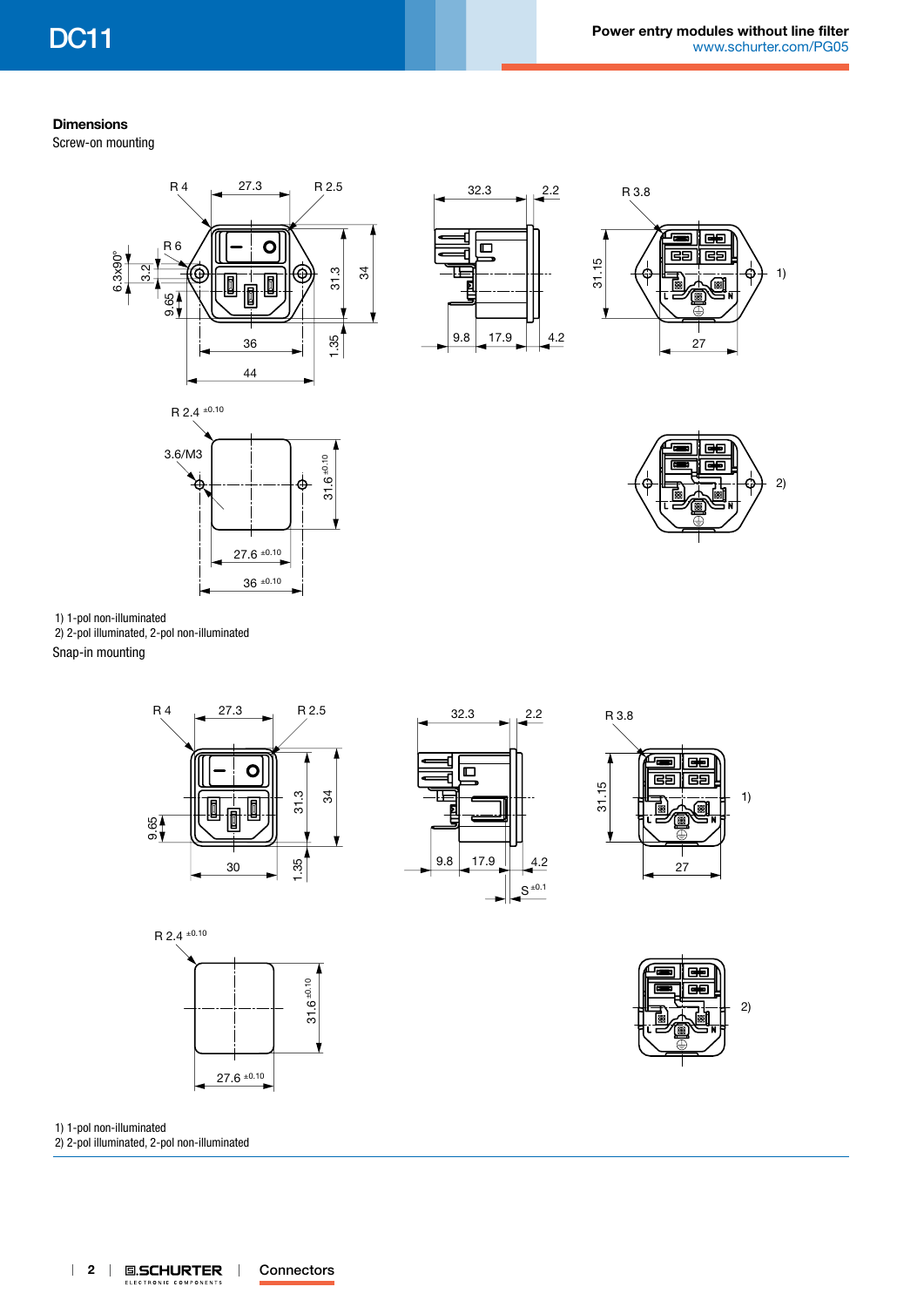## **Diagrams**

Line switch non-illuminated 2-pole Line switch illuminated 2-pole Line switch non-illuminated 1-pole



## **All Variants**

| <b>Rated Current</b><br>UL [A] | <b>Protection Class</b> | <b>Panel mounting</b> | <b>Panel Thickness</b><br>s [mm] | <b>Line Switch</b> | Illumination | Color                    | <b>Order Number</b> |
|--------------------------------|-------------------------|-----------------------|----------------------------------|--------------------|--------------|--------------------------|---------------------|
| 12                             | $\mathsf{I}$            | Snap-in               | 1.5                              | 2-pole             | $\bullet$    | red                      | DC11.0021.201       |
| 15                             |                         | Snap-in               | 1.5                              | 2-pole             |              | red                      | DC11.0021.206       |
| 12                             | L                       | Snap-in               | $\overline{2}$                   | 2-pole             | $\bullet$    | red                      | DC11.0021.301       |
| 12                             | I                       | Snap-in               | 2.5                              | 2-pole             |              | red                      | DC11.0021.401       |
| 12                             | $\mathsf{I}$            | Snap-in               | 1.5                              | 2-pole             | $\bullet$    | green                    | DC11.0031.201       |
| 12                             | ı                       | Snap-in               | 2                                | 2-pole             |              | green                    | DC11.0031.301       |
| 12                             | $\mathsf{I}$            | Snap-in               | 2.5                              | 2-pole             | $\bullet$    | green                    | DC11.0031.401       |
| 12                             | ı                       | Snap-in               | 1.5                              | 1-pole             |              | $\overline{\phantom{a}}$ | DC11.0001.203       |
| 15                             | $\mathsf{I}$            | Snap-in               | 1.5                              | 1-pole             |              | $\overline{\phantom{a}}$ | DC11.0001.207       |
| 12                             |                         | Snap-in               | $\overline{2}$                   | 1-pole             |              | $\blacksquare$           | DC11.0001.303       |
| 12                             | T                       | Snap-in               | 2.5                              | 1-pole             |              | $\overline{\phantom{0}}$ | DC11.0001.403       |
| 12                             |                         | Snap-in               | 2.5                              | 1-pole             |              | $\blacksquare$           | DC11.0001.403.21    |
| 12                             | $\mathsf{I}$            | Snap-in               | 1.5                              | 2-pole             |              | $\overline{\phantom{a}}$ | DC11.0001.201       |
| 12                             |                         | Snap-in               | 1.5                              | 2-pole             |              | $\overline{\phantom{a}}$ | DC11.0001.201.21    |
| 15                             | $\mathsf{I}$            | Snap-in               | 1.5                              | 2-pole             |              | -                        | DC11.0001.206       |
| 12                             | L                       | Snap-in               | $\overline{2}$                   | 2-pole             |              | $\overline{\phantom{a}}$ | DC11.0001.301       |
| 12                             | $\mathop{  }$           | Snap-in               | $\overline{c}$                   | 2-pole             |              | $\overline{\phantom{a}}$ | DC11.0001.351       |
| 12                             | $\mathbf{I}$            | Snap-in               | 2.5                              | 2-pole             |              | -                        | DC11.0001.401       |
| 12                             | T                       | Snap-in               | 3                                | 2-pole             |              | $\overline{\phantom{a}}$ | DC11.0001.501       |
| 12                             |                         | Screw                 |                                  | 2-pole             |              | red                      | DC11.0021.001       |
| 15                             | L                       | Screw                 |                                  | 2-pole             | $\bullet$    | red                      | DC11.0021.006       |
| 12                             | ı                       | Screw                 |                                  | 2-pole             |              | green                    | DC11.0031.001       |
| 12                             | $\mathsf{I}$            | Screw                 |                                  | 1-pole             |              | $\blacksquare$           | DC11.0001.003       |
| 15                             |                         | Screw                 |                                  | 1-pole             |              | $\overline{\phantom{a}}$ | DC11.0001.007       |
| 12                             | $\mathsf{I}$            | Screw                 |                                  | 2-pole             |              | $\overline{\phantom{a}}$ | DC11.0001.001       |
| 12                             |                         | Screw                 |                                  | 2-pole             |              | $\overline{\phantom{a}}$ | DC11.0001.001.21    |
| 15                             | T                       | Screw                 |                                  | 2-pole             |              |                          | DC11.0001.006       |

**Most Popular.** 

Availability for all products can be searched real-time[:http://www.schurter.com/Stock-Check/Stock-Check-SCHURTER](http://www.schurter.com/Stock-Check/Stock-Check-SCHURTER)

With screw mounting on PCB, 2 screws are included

All variants according VDE (ENEC 10) approved for 10 A

Suffix ".21" corresponds to the version with V-Lock mating cordset. The connector is equipped with a notch intended for use with the latching cordset. The cord latching system prevents against accidental removal of the cordset.

**Packaging unit** 50 Pcs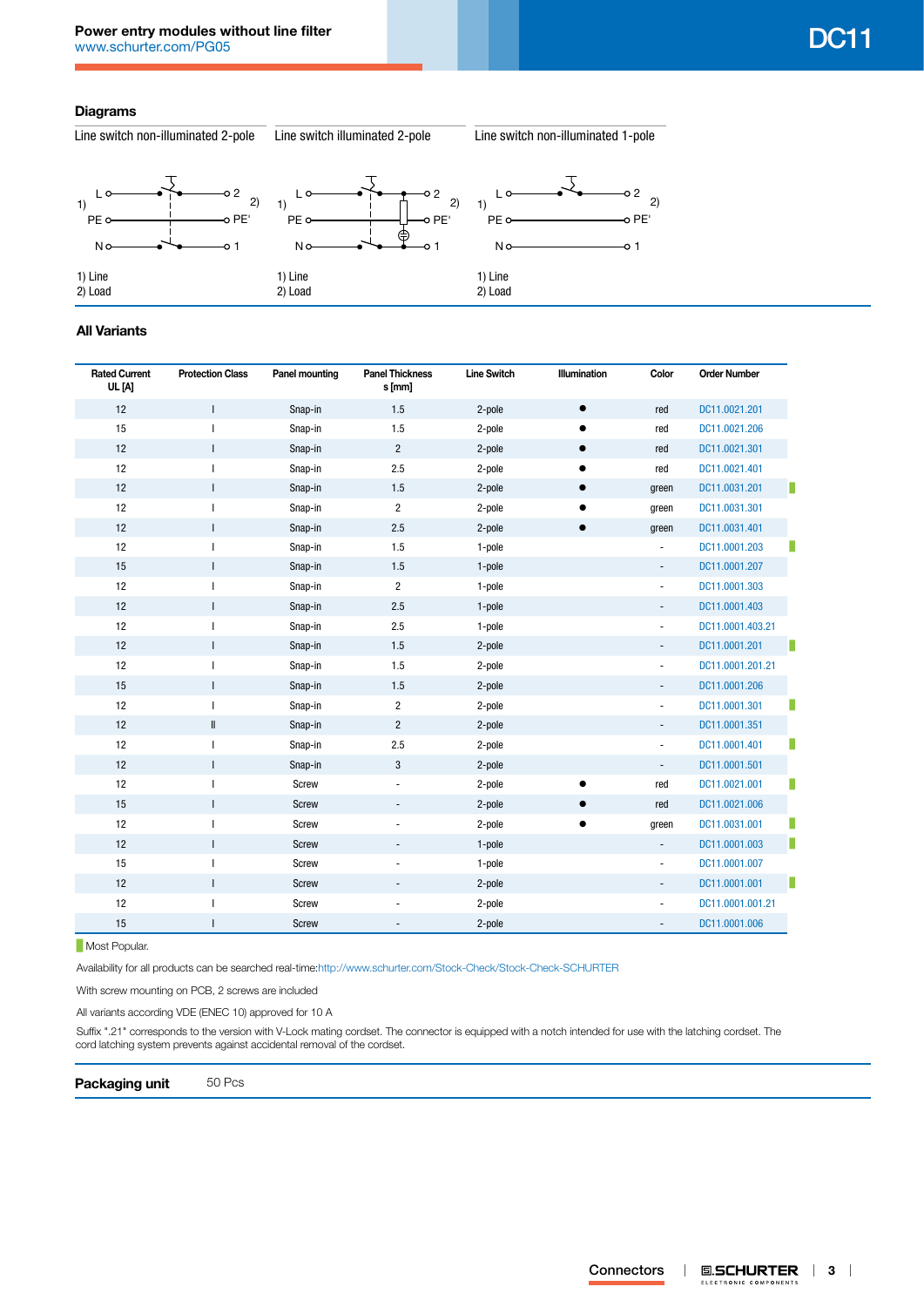[0859.0047](http://www.schurter.ch/part/0859.0047) [4311.9403](http://www.schurter.ch/part/4311.9403)

## **[Accessories](http://www.schurter.ch/wwwsc/con_z01.asp)**

**Description**



[Wire Harness](http://www.schurter.ch/pdf/english/typ_Wire_Harness.pdf) Wire harness for SCHURTER products



[Assorted Covers](http://www.schurter.ch/pdf/english/typ_Assorted_Covers.pdf)



Rear Cover



### [Cord retaining kits](http://www.schurter.ch/pdf/english/typ_Cord_retaining_kits.pdf) Cord retaining strain relief

| Flat head, A   | 4700.0001 |
|----------------|-----------|
| Countersunk, B | 4700.0002 |

## **[Mating Outlets/Connectors](http://www.schurter.ch/Components/Connectors/Mating-Connectors?in_type=DC11)**

**Category / Description**



### [Appliance Outlet Overview complete](http://www.schurter.ch/pg07)

| IEC Appliance Outlet F, Screw-on Mounting, Front Side, Solder Terminal                            | 4787 |
|---------------------------------------------------------------------------------------------------|------|
| IEC Appliance Outlet F, Snap-in Mounting, Front Side, Solder or Quick-connect Terminal            | 4788 |
| IEC Appliance Outlet F or H, Screw-on Mounting, Front Side, Solder, PCB or Quick-connect Terminal | 5091 |
| Appliance Outlet further types to DC11                                                            |      |



Sept.

### [Connector Overview complete](http://www.schurter.ch/pg07b)

| 4782 Mounting: Power Cord, 3 x 1 mm <sup>2</sup> / 3 x 18 AWG, Cable, Connector: IEC C13     | 4782     |
|----------------------------------------------------------------------------------------------|----------|
| 4022 Mounting: Power Supply Cord, 3 x 1.5 mm <sup>2</sup> , Screw clamps, Connector: IEC C13 | 4022     |
| 4785 Mounting: Power Cord, 3 x 1 mm <sup>2</sup> / 3 x 18 AWG, Cable, Connector: IEC C13     | 4785     |
| 4300-06 Mounting: Power Cord, 3 x 1 mm <sup>2</sup> / 3 x 18 AWG, Cable, Connector: IEC C13  | 4300-06  |
| 4012 Mounting: Power Supply Cord, 3 x 1.5 mm <sup>2</sup> , Screw clamps, Connector: IEC C13 | 4012     |
| Connector further types to DC11                                                              | $\cdots$ |

## [Power Supply Cord Overview complete](http://www.schurter.ch/pg07_2)

| Cord Sets 10 A, Europlug, 2.5 m, Connector IEC C13, cord end: | 6004.0215 |
|---------------------------------------------------------------|-----------|
| Cord Sets 10 A, Europlug, 2.5 m, Connector IEC C13, cord end: | 6003.0215 |
| Power Supply Cord further types to DC11                       |           |